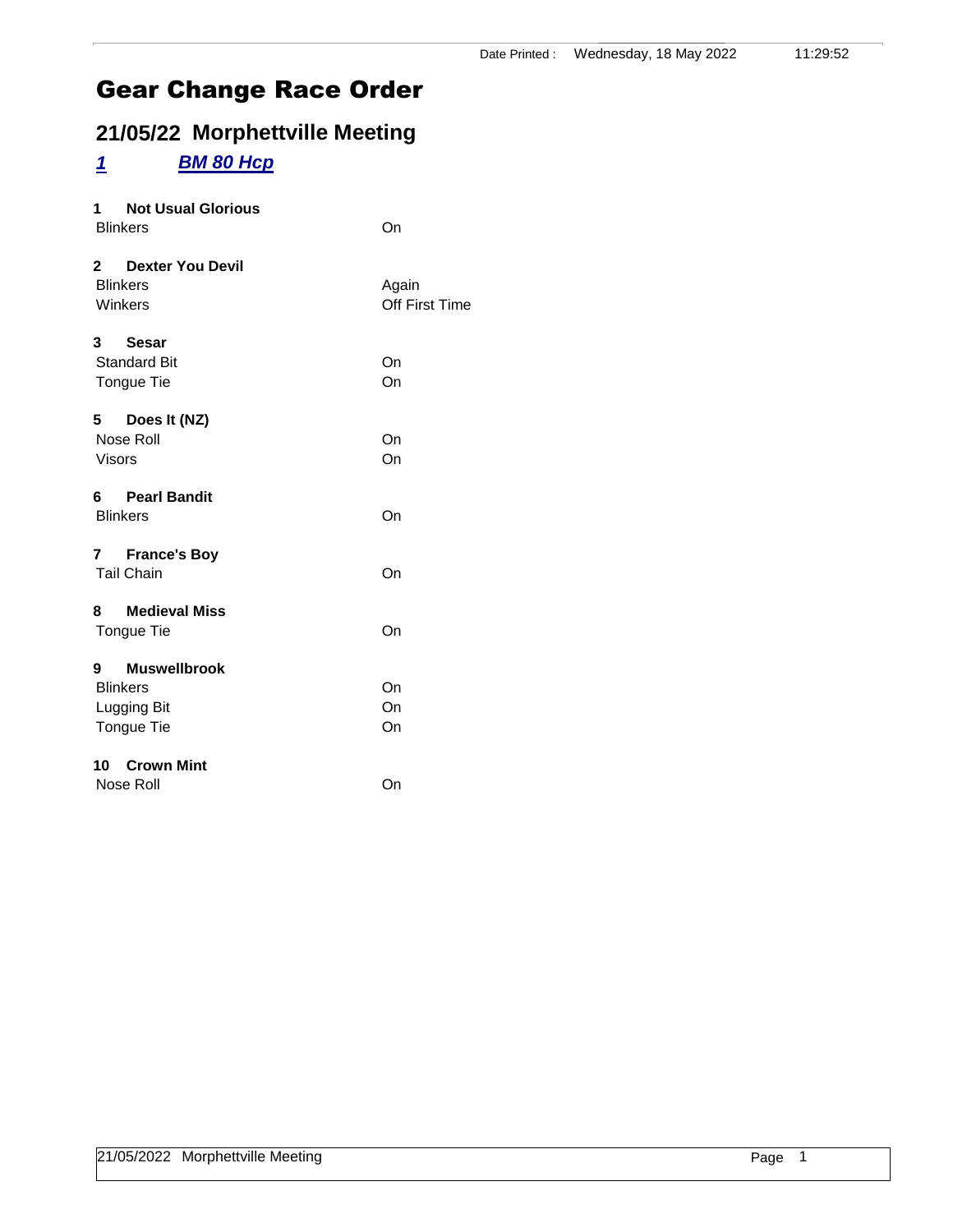### **21/05/22 Morphettville Meeting**

## *2 BM 72 Hcp*

| 1<br><b>Hypersonic</b><br><b>Blinkers</b><br>Lugging Bit<br><b>Tongue Tie</b>                                           | On<br>On<br>On       |
|-------------------------------------------------------------------------------------------------------------------------|----------------------|
| $\mathbf{2}$<br>Kenyan Wonder<br><b>Bit Lifter</b><br>Ear Muffs (Pre-Race Only)<br>Tongue Tie                           | On<br>On<br>On       |
| 5.<br><b>Magic Max</b><br>Cross-over Nose Band                                                                          | On                   |
| 6<br><b>Silver On Red</b><br>Bubble Cheeker (Off Side)<br>Ear Muffs (Pre-Race Only)<br>Lugging Bit<br><b>Tongue Tie</b> | On<br>On<br>On<br>On |
| 7<br><b>Secret War</b><br>Pads (Front)                                                                                  | On                   |
| 8<br><b>Aston Rapova</b><br>Cross-over Nose Band<br><b>Tongue Tie</b>                                                   | On<br>On             |
| 9<br><b>Sweet Mary</b><br><b>Barrier Blanket</b><br><b>Blinkers</b>                                                     | On<br>On             |
| 10 Chosen Blonde<br>Ear Muffs<br><b>Tongue Tie</b>                                                                      | Off First Time<br>On |
| 11<br><b>Extremely Lucky</b><br>Ear Muffs (Pre-Race Only)                                                               | On                   |
| 12<br><b>Sidearm</b><br>Cross-over Nose Band<br>Ear Muffs (Pre-Race Only)<br><b>Tongue Tie</b>                          | On<br>On<br>On       |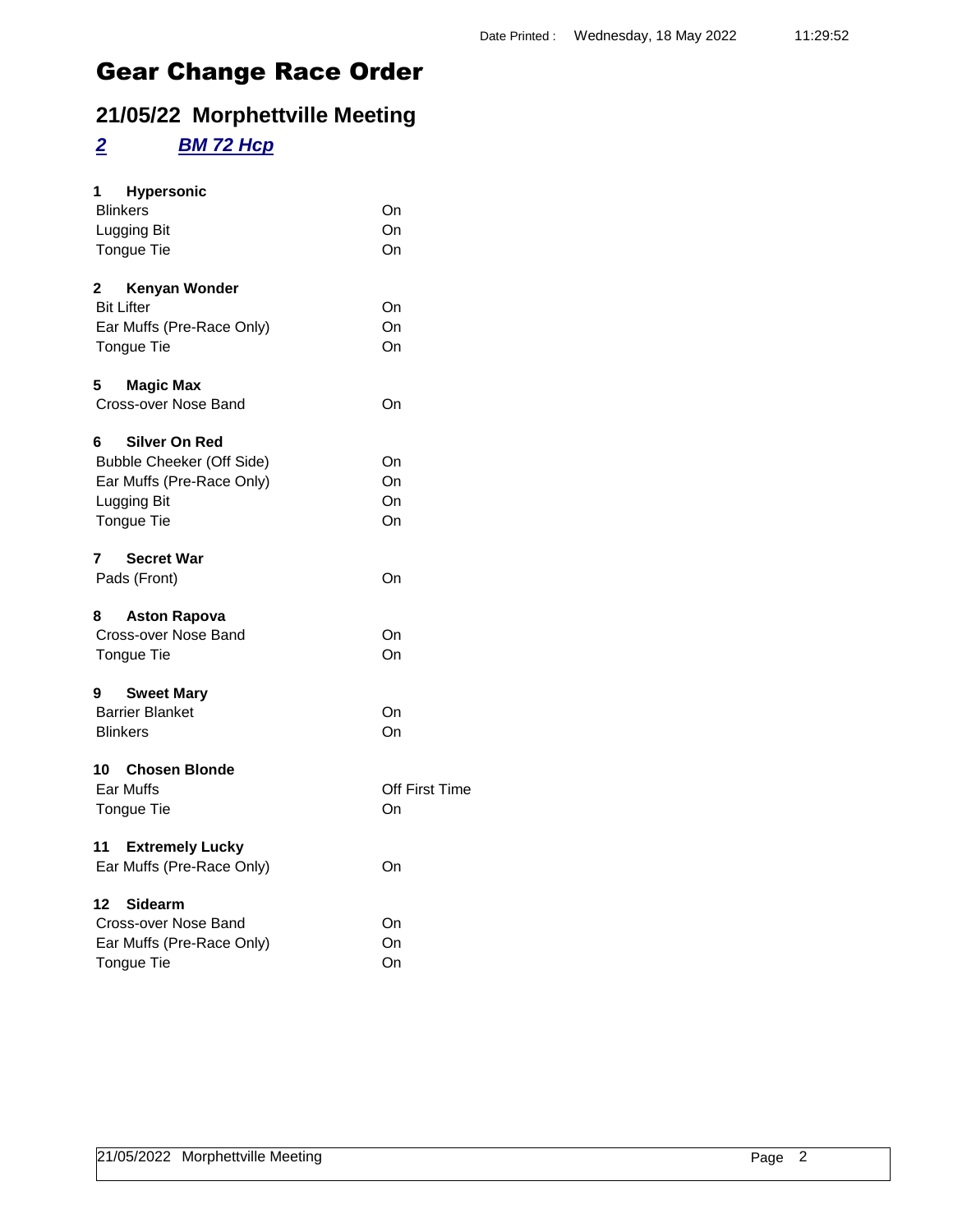### **21/05/22 Morphettville Meeting**

### *3 BM 64 Hcp*

| So You Can<br>$\mathbf{2}$              |                   |        |
|-----------------------------------------|-------------------|--------|
| Cross-over Nose Band                    | On                |        |
| Tongue Tie                              | On                |        |
|                                         |                   |        |
| <b>Brazen Brando</b><br>3               |                   |        |
| Ear Muffs (Pre-Race Only)               | On                |        |
| Tongue Tie                              | On                |        |
| <b>Visors</b>                           | On                |        |
| <b>Brother's Shadow (NZ)</b><br>4       |                   |        |
| <b>Blinkers</b>                         | On                |        |
| Cross-over Nose Band                    | On                |        |
| Ear Muffs (Pre-Race Only)               | On                |        |
|                                         |                   |        |
| <b>Echo Boomer</b><br>5                 |                   |        |
| Ear Muffs (Pre-Race Only)               | On                |        |
| Tongue Tie                              | Off Again         |        |
| Winkers                                 | <b>First Time</b> |        |
| <b>Miss Langtry</b><br>6                |                   |        |
| Ear Muffs (Pre-Race Only)               | On                |        |
| Lugging Bit                             | On                |        |
|                                         |                   |        |
| So Say Angel<br>$\overline{\mathbf{r}}$ |                   |        |
| Ear Muffs (Pre-Race Only)               | On                |        |
|                                         |                   |        |
| <b>Hasslefree</b><br>8                  |                   |        |
| <b>Stallion Chain</b>                   | On                |        |
| Cashin' Chex (NZ)<br>9                  |                   |        |
| Cross-over Nose Band                    | On                |        |
| Ear Muffs (Pre-Race Only)               | On                |        |
|                                         |                   |        |
| Jean Valjean<br>13                      |                   |        |
| Cross-over Nose Band                    | On                |        |
| <b>Visors</b>                           | On                |        |
| <b>Lady Simone</b>                      |                   |        |
| 14                                      |                   |        |
| Ear Muffs (Pre-Race Only)<br>Winkers    | On                |        |
|                                         | On                |        |
| Naleigh<br>15                           |                   |        |
| <b>Blinkers</b>                         | On                |        |
| Ear Muffs (Pre-Race Only)               | On                |        |
| Tongue Tie                              | On                |        |
|                                         |                   |        |
| All In War<br>16                        |                   |        |
| Ear Muffs (Pre-Race Only)               | On                |        |
| Lugging Bit                             | On                |        |
| 21/05/2022 Morphettville Meeting        |                   | Page 3 |
|                                         |                   |        |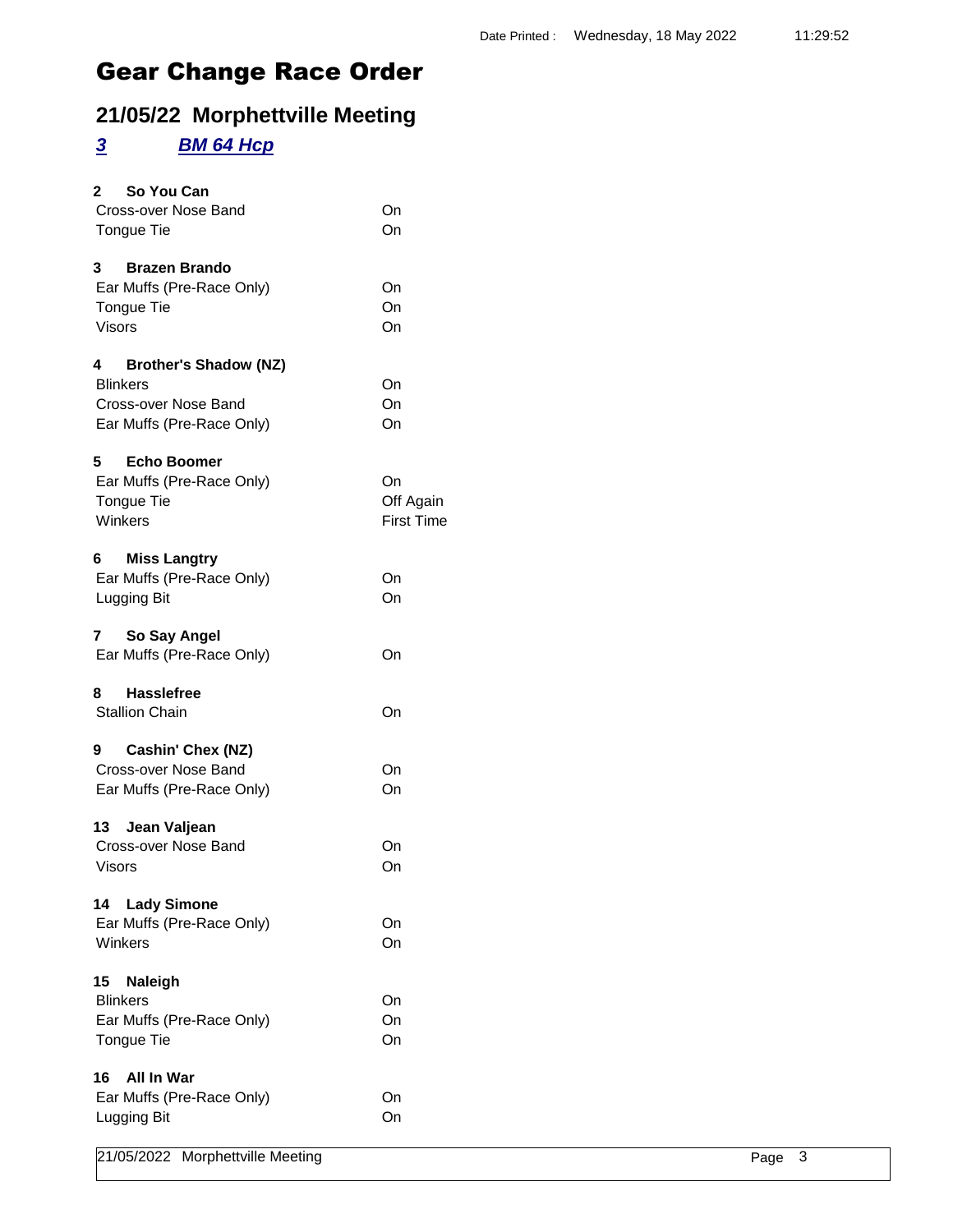### **21/05/22 Morphettville Meeting**

### **17 Pivotal Force**

| Brushing Boots (Front)    | On |
|---------------------------|----|
| Ear Muffs (Pre-Race Only) | On |
| Tonque Tie                | On |
| Winkers                   | On |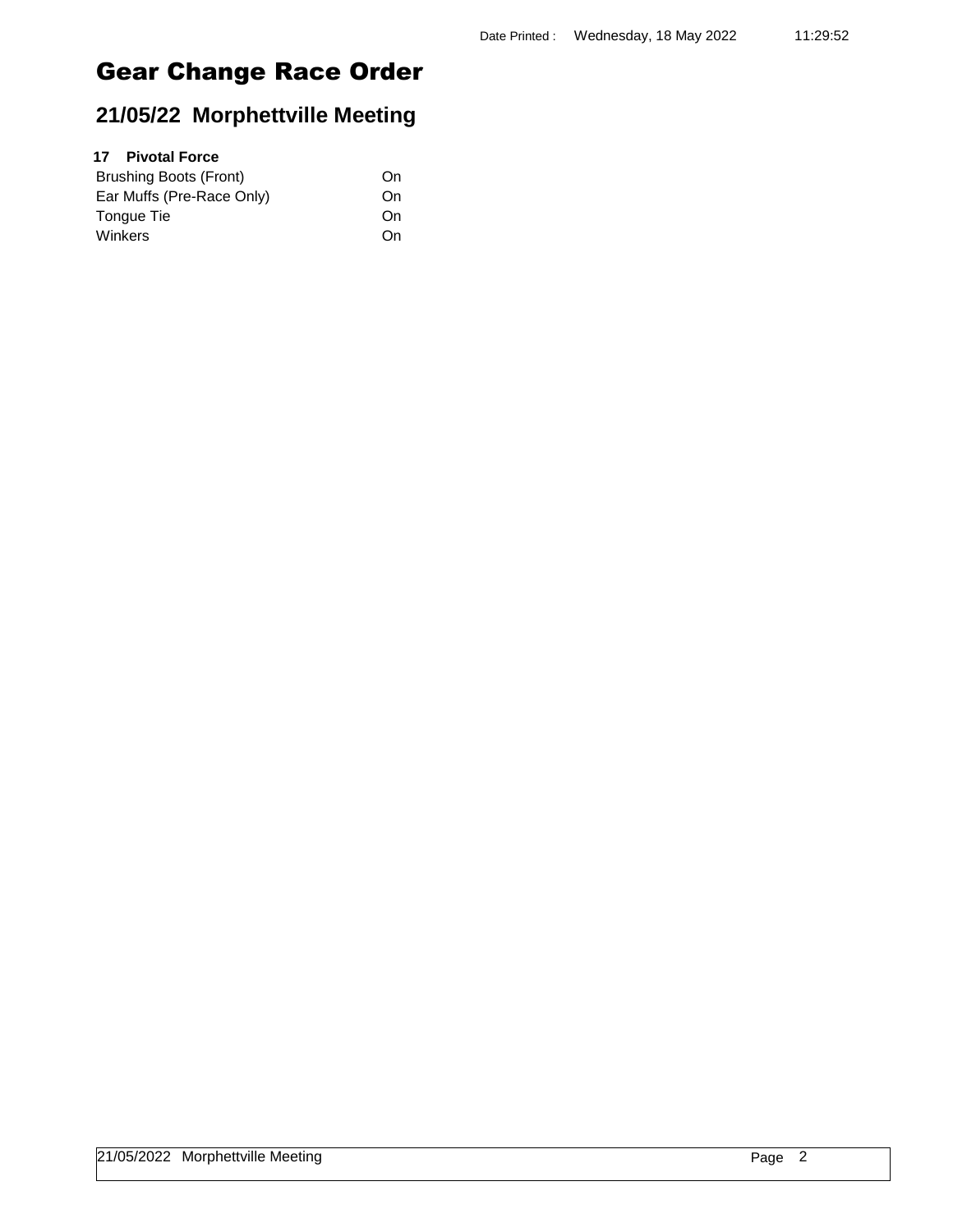### **21/05/22 Morphettville Meeting**

### *4 David Coles AM Stakes*

| <b>Maximillius</b><br>2    |                   |
|----------------------------|-------------------|
| <b>Blinkers</b>            | Off First Time    |
| Tongue Tie                 | <b>First Time</b> |
| 3<br><b>Abrupt</b>         |                   |
| <b>Blinkers</b>            | <b>First Time</b> |
| Cross-over Nose Band       | <b>First Time</b> |
| Ear Muffs (Pre-Race Only)  | <b>First Time</b> |
| 5 Aitch Two Oh             |                   |
| Winkers                    | On                |
| <b>Miss Dunsford</b><br>6. |                   |
| Ear Muffs (Pre-Race Only)  | On                |
| Lugging Bit                | On                |
| Winkers                    | <b>First Time</b> |
| <b>Celtic Vader</b><br>8   |                   |
| <b>Blinkers</b>            | On                |
| Ear Muffs (Pre-Race Only)  | On                |
| <b>Portray</b><br>9        |                   |
| Ear Muffs (Pre-Race Only)  | On                |
| Lugging Bit                | On                |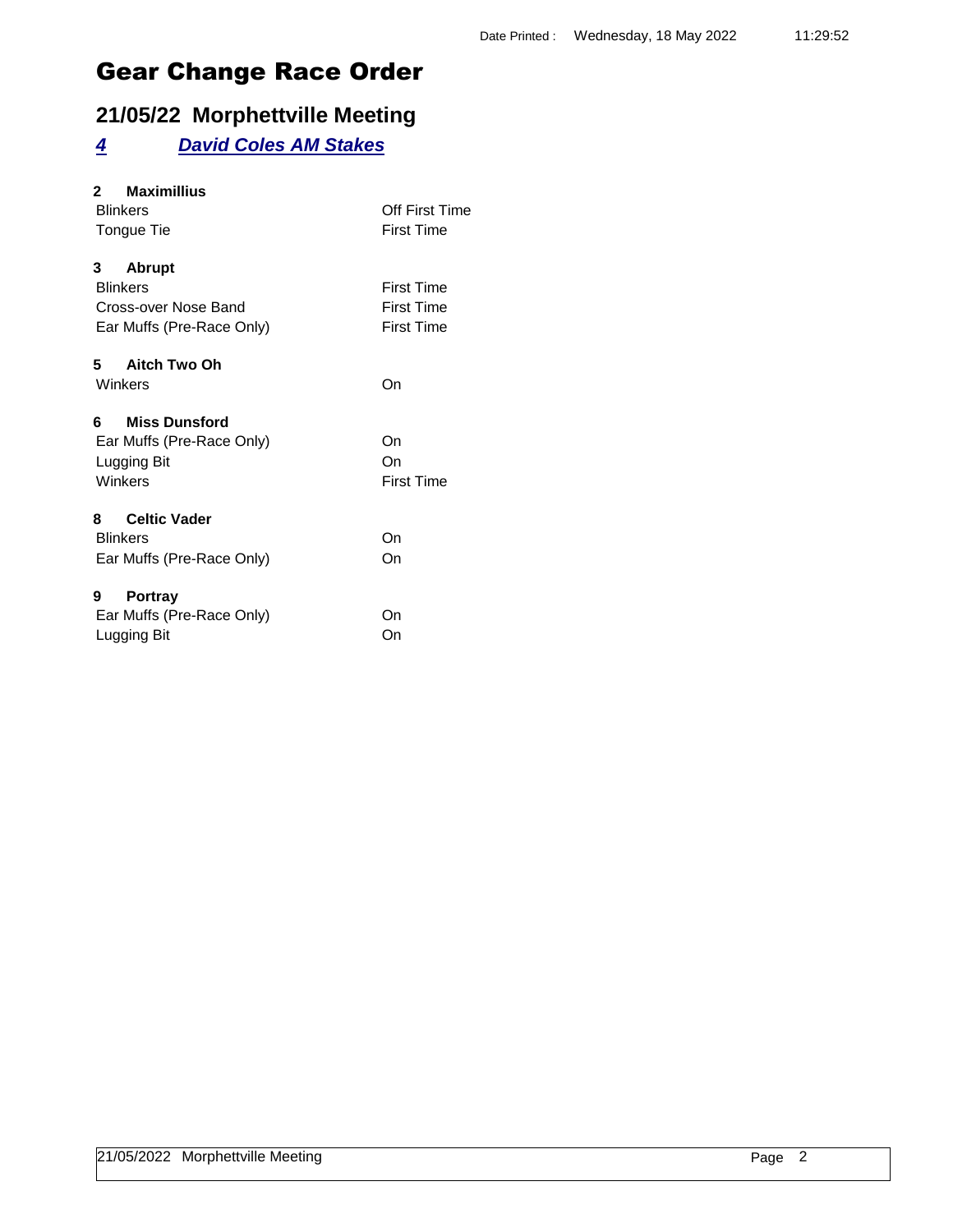### **21/05/22 Morphettville Meeting**

#### *5 Dominant Centaurea Stks*

| <b>Silent Sovereign</b><br>1.<br><b>Blinkers</b><br>Cross-over Nose Band<br>Ear Muffs (Pre-Race Only)<br>Lugging Bit<br><b>Tongue Tie</b> | On<br>On<br>On<br>On<br>On  |
|-------------------------------------------------------------------------------------------------------------------------------------------|-----------------------------|
| 3<br><b>Starelle</b><br><b>Blinkers</b><br>Ear Muffs (Pre-Race Only)                                                                      | On<br>On                    |
| 4<br><b>Foxy Frida</b><br>Synthetic Hoof Filler                                                                                           | On                          |
| 5<br><b>One More Try</b><br>Bandages (Front)                                                                                              | <b>First Time</b>           |
| Magna Bella<br>6<br><b>Blinkers</b><br>Cross-over Nose Band<br>Ear Muffs (Pre-Race Only)<br><b>Tongue Tie</b>                             | Off Again<br>On<br>On<br>On |
| La Chevalee<br>7<br>Cross-over Nose Band<br>Ear Muffs (Pre-Race Only)<br>Tongue Tie                                                       | On<br>On<br>On              |
| Deny Knowledge (IRE)<br>9<br>Cross-over Nose Band<br>Lugging Bit                                                                          | On<br>On                    |
| 10<br>Converging<br><b>Blinkers</b><br><b>Tongue Tie</b>                                                                                  | On<br>On                    |
| <b>Maid Of Iron</b><br>11<br><b>Blinkers</b><br><b>Blinkers (Near Side)</b>                                                               | Off First Time<br>Again     |
| 13<br>Quebecois<br>Ear Muffs (Pre-Race Only)<br>Lugging Bit<br>Winkers                                                                    | On<br>On<br>On              |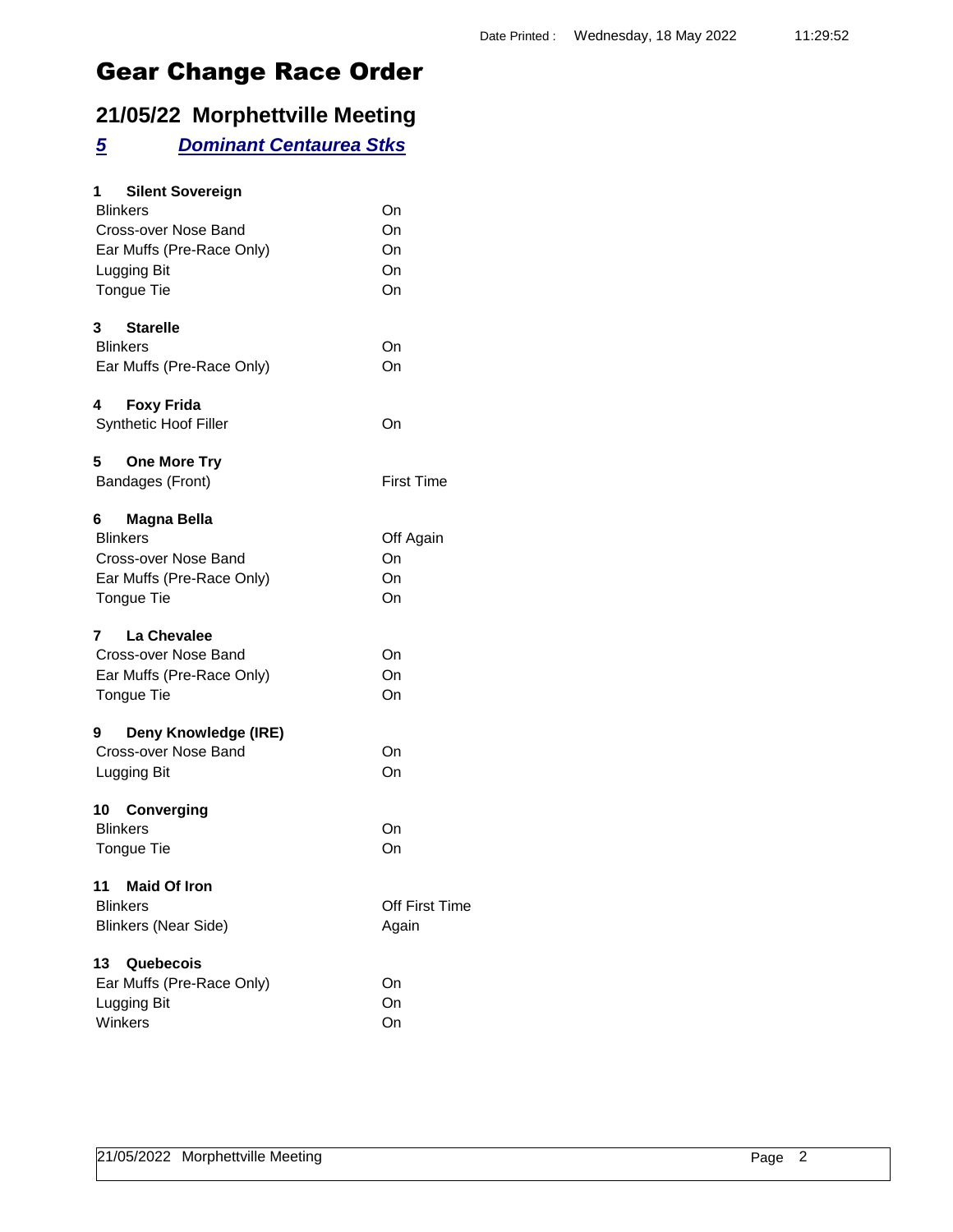### **21/05/22 Morphettville Meeting**

### *6 SA Fillies Classic*

| $\mathbf{2}$   | Mamounia<br>Lugging Bit                 | On                |        |  |
|----------------|-----------------------------------------|-------------------|--------|--|
|                | Synthetic Hoof Filler                   | <b>First Time</b> |        |  |
|                | Winkers                                 | On                |        |  |
|                |                                         |                   |        |  |
| 3 <sub>1</sub> | <b>Lady Chant</b>                       |                   |        |  |
|                | Winkers                                 | On                |        |  |
|                |                                         |                   |        |  |
| 5              | <b>The Amazonian</b><br><b>Blinkers</b> | On                |        |  |
|                | Tongue Tie                              | On                |        |  |
|                |                                         |                   |        |  |
| 6              | <b>Elskling</b>                         |                   |        |  |
|                | Ear Muffs (Pre-Race Only)               | On                |        |  |
|                |                                         |                   |        |  |
| $\mathbf{7}$   | <b>The Map</b>                          | Off First Time    |        |  |
|                | Cross-over Nose Band                    |                   |        |  |
|                | <b>Visors</b>                           | On                |        |  |
| 8              | <b>Morrissette</b>                      |                   |        |  |
|                | <b>Blinkers</b>                         | <b>First Time</b> |        |  |
|                |                                         |                   |        |  |
|                | 10 Prefer Us (NZ)                       |                   |        |  |
|                | Ear Muffs (Pre-Race Only)               | On                |        |  |
|                | Norton Bit                              | On                |        |  |
| 11             | <b>Mighty Adele</b>                     |                   |        |  |
|                | Lugging Bit                             | On                |        |  |
|                | Winkers                                 | On                |        |  |
|                |                                         |                   |        |  |
|                | 12 Tavisteel (NZ)                       |                   |        |  |
|                | <b>Blinkers</b>                         | <b>First Time</b> |        |  |
|                |                                         |                   |        |  |
|                | 13 Dunalley                             |                   |        |  |
|                | <b>Blindfold</b>                        | On                |        |  |
|                | Lugging Bit                             | On                |        |  |
| 14             | <b>Parisian Veil</b>                    |                   |        |  |
|                | Tongue Tie                              | On                |        |  |
|                | Winkers                                 | On                |        |  |
|                |                                         |                   |        |  |
| 15             | <b>Chromatica (NZ)</b>                  |                   |        |  |
|                | <b>Blinkers</b>                         | Off First Time    |        |  |
|                | Ear Muffs (Pre-Race Only)               | <b>First Time</b> |        |  |
|                | Nose Roll                               | <b>First Time</b> |        |  |
|                | Tongue Tie                              | On                |        |  |
|                |                                         |                   |        |  |
| 16             | <b>Great Mystery</b><br><b>Blinkers</b> | On                |        |  |
|                | Lugging Bit                             | On                |        |  |
|                | 21/05/2022 Morphettville Meeting        |                   | Page 2 |  |
|                |                                         |                   |        |  |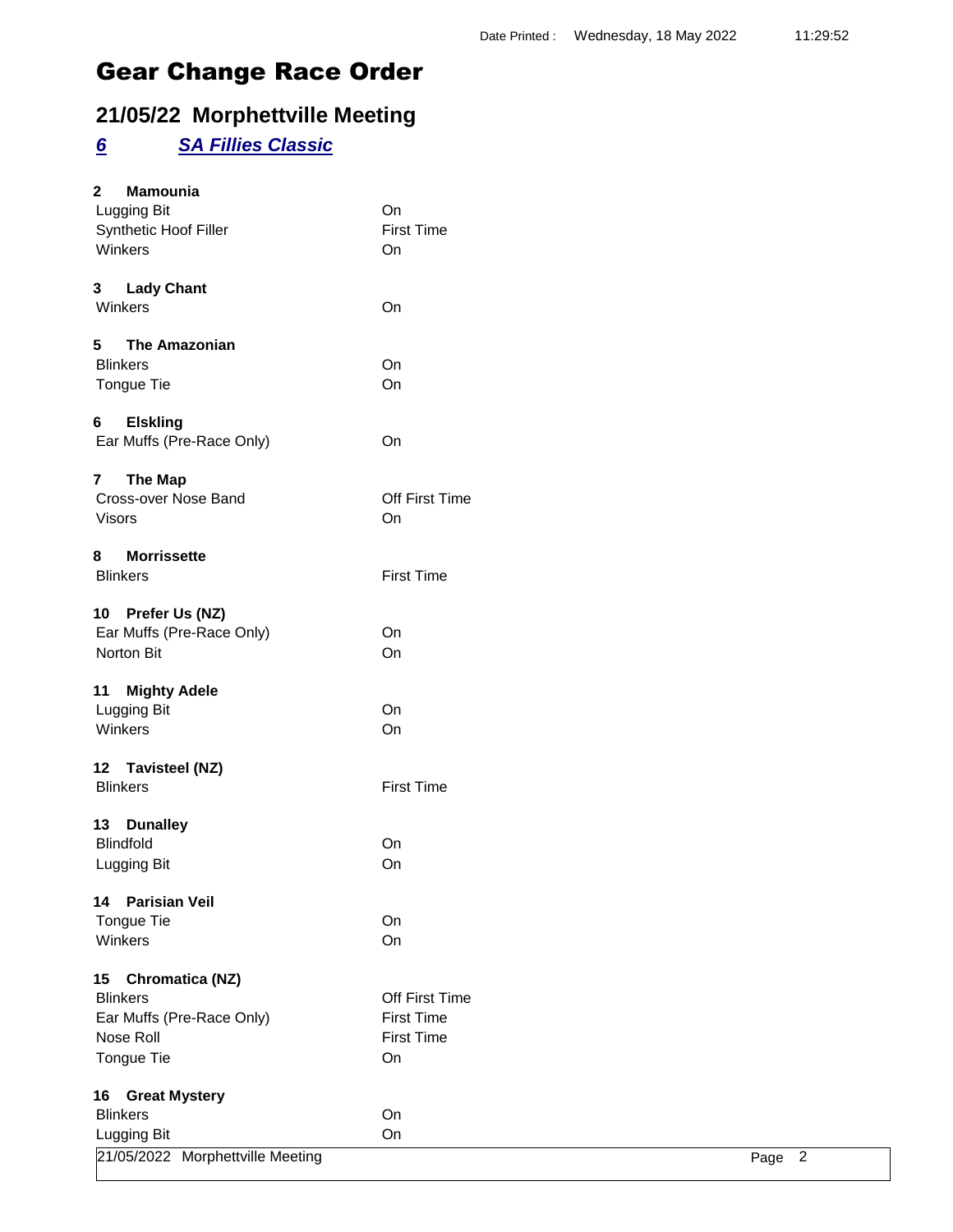## **21/05/22 Morphettville Meeting**

| 17 Harbelle<br><b>Blinkers</b> | ( )n |
|--------------------------------|------|
| 18 Southern Swoop              |      |
| <b>Blinkers</b>                | On   |
| 19 In The Darkness (NZ)        |      |
| <b>Blinkers</b>                | On   |
| Cheekers                       | On   |
| Cross-over Nose Band           | On   |
| Ear Muffs (Pre-Race Only)      | On   |
| Heavan<br>20                   |      |
| <b>Blinkers</b>                | ()n  |
| Ear Muffs (Pre-Race Only)      | )n   |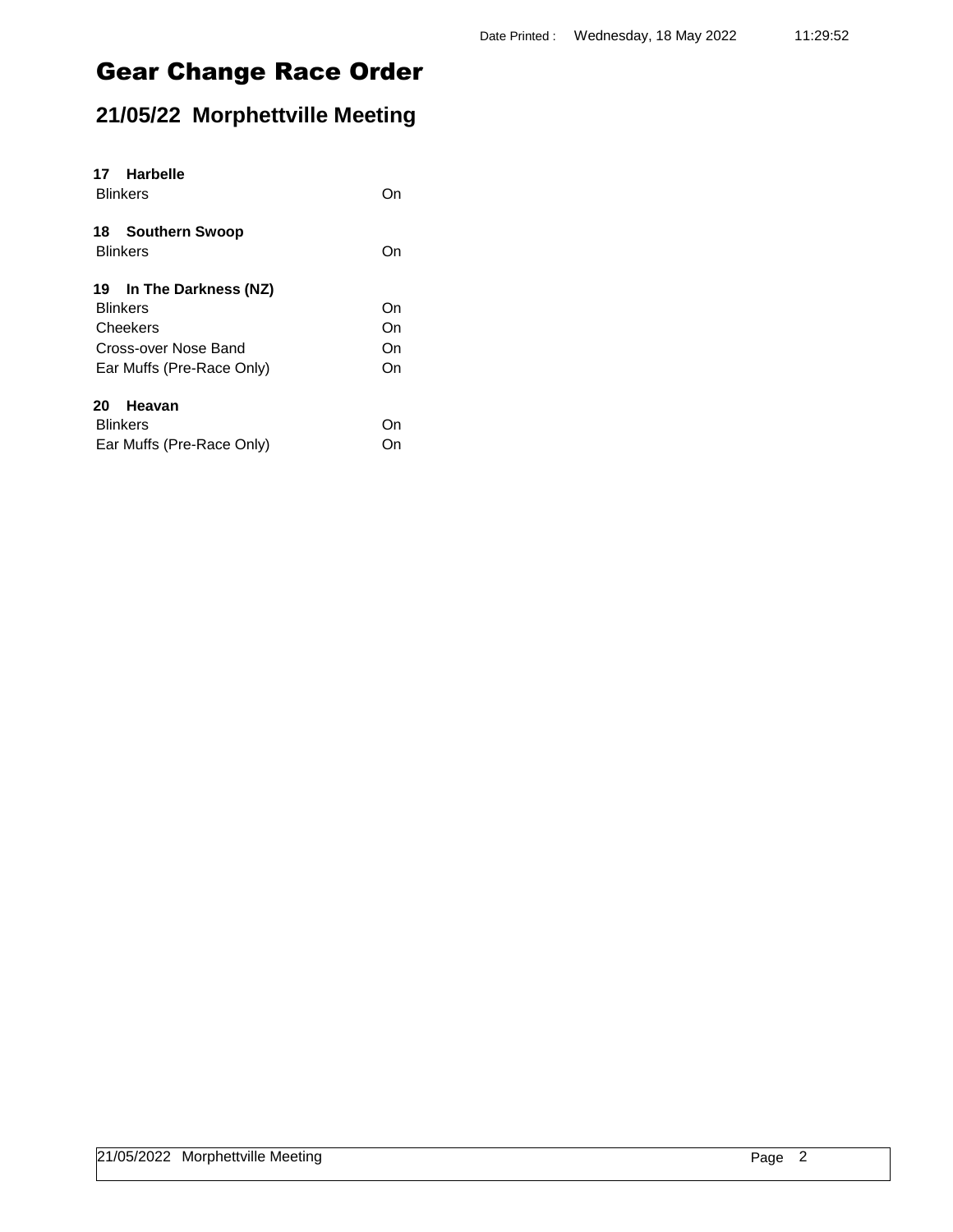### **21/05/22 Morphettville Meeting**

### *7 R A Lee Stks*

| So Si Bon<br>1                        |                   |        |
|---------------------------------------|-------------------|--------|
| <b>Blinkers</b>                       | On                |        |
| Lugging Bit                           | On                |        |
| Tongue Tie                            | On                |        |
| $\mathbf{2}$<br><b>Cherry Tortoni</b> |                   |        |
| <b>Barrier Extension</b>              | On                |        |
| <b>Blinkers</b>                       | On                |        |
| Junipal<br>3                          |                   |        |
| <b>Blinkers</b>                       | On                |        |
| <b>Royal Mile</b><br>4                |                   |        |
| <b>Bit Lifter</b>                     | On                |        |
| Winkers                               | <b>First Time</b> |        |
| 5<br><b>Struck By</b>                 |                   |        |
| Ear Muffs (Pre-Race Only)             | On                |        |
| Nose Roll                             | On                |        |
| One More Jack<br>6                    |                   |        |
| <b>Blinkers</b>                       | On                |        |
| $\overline{7}$<br><b>Dalasan</b>      |                   |        |
| Cross-over Nose Band                  | On                |        |
| Tongue Tie                            | On                |        |
| <b>Countofmontecristo (NZ)</b><br>8   |                   |        |
| <b>Blinkers</b>                       | On                |        |
| 9<br>Farooq                           |                   |        |
| Lugging Bit                           | On                |        |
| 10 Ritratto                           |                   |        |
| <b>Blinkers</b>                       | Off Again         |        |
| Cross-over Nose Band                  | <b>First Time</b> |        |
| <b>My Mate Sonny</b><br>11            |                   |        |
| <b>Blinkers</b>                       | On                |        |
| <b>Bubble Cheeker (Near Side)</b>     | On                |        |
| <b>Danish Fortune</b><br>12           |                   |        |
| <b>Blinkers</b>                       | On                |        |
| Ear Muffs (Pre-Race Only)             | On                |        |
| Tongue Tie                            | On                |        |
| <b>Belle Plaisir (NZ)</b><br>13       |                   |        |
| Ear Muffs (Pre-Race Only)             | On                |        |
| Lugging Bit                           | On                |        |
| Tongue Tie                            | On                |        |
| 21/05/2022 Morphettville Meeting      |                   | Page 2 |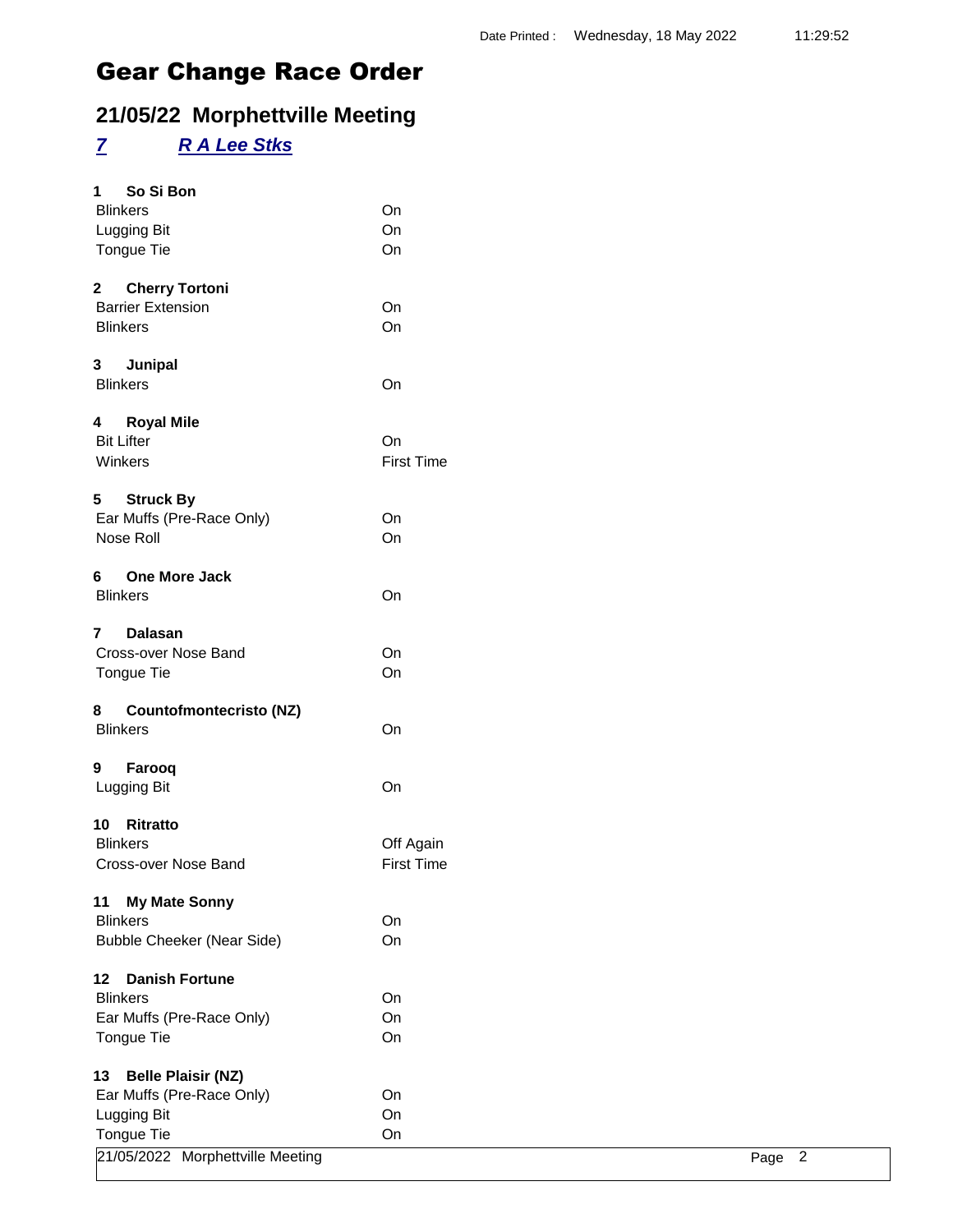## **21/05/22 Morphettville Meeting**

| 14 Excelida         |    |
|---------------------|----|
| <b>Standard Bit</b> | On |
| Tongue Tie          | On |
| Winkers             | On |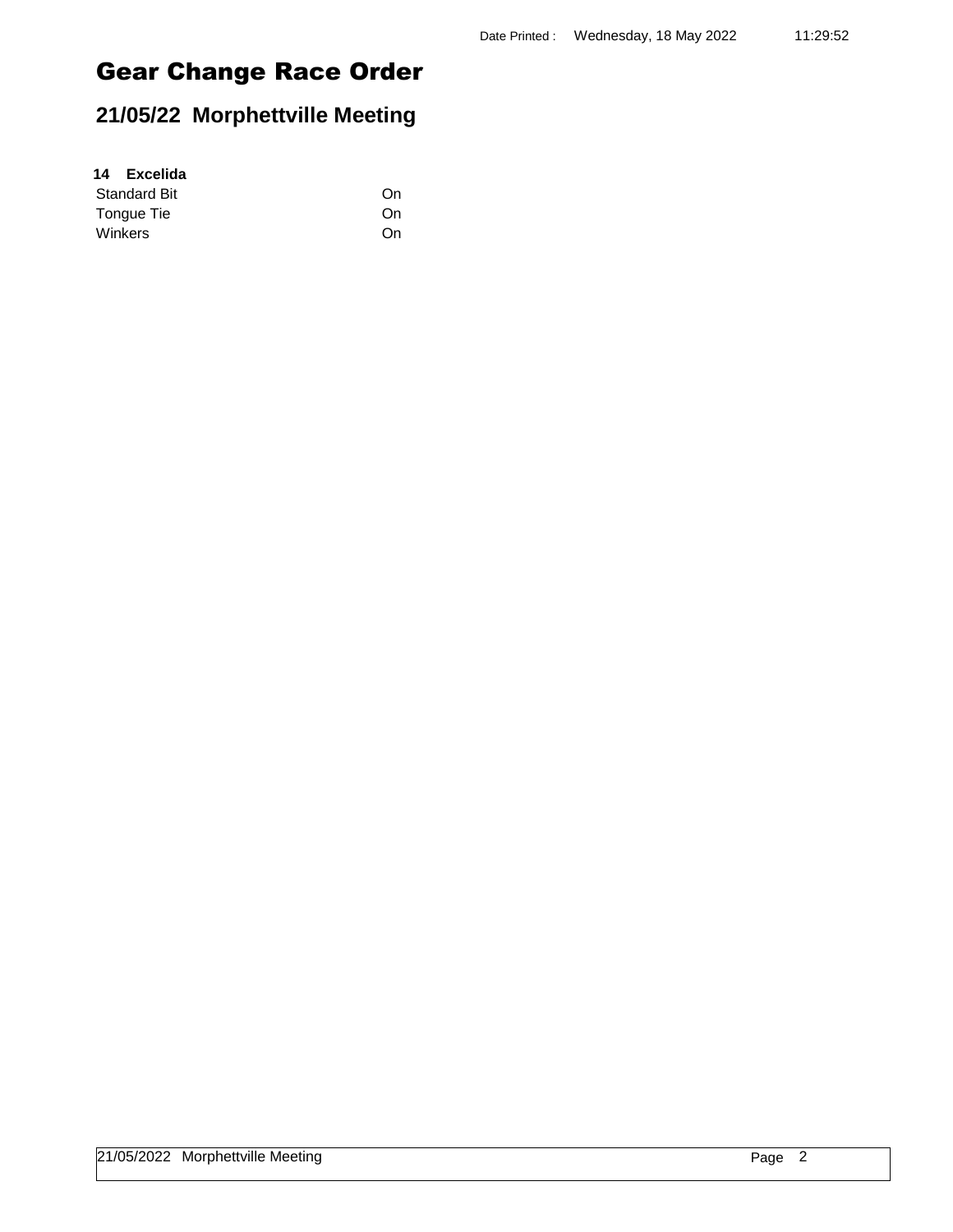### **21/05/22 Morphettville Meeting**

### *8 The Goodwood*

| Lugging Bit<br>On<br><b>Stallion Chain</b><br>On<br><b>Savatoxl</b><br>Lugging Bit<br>Again<br>Off First Time<br>Norton Bit<br>Off First Time<br>Tongue Tie<br>September Run<br><b>Blinkers</b><br>On<br>Ear Muffs (Pre-Race Only)<br>On<br>On<br>Lugging Bit<br>Tongue Tie<br>On<br>The Inferno<br>On<br><b>Beau Rossa</b><br>Cross-over Nose Band<br>On<br>Ear Muffs (Pre-Race Only)<br>On<br>Tongue Tie<br>Off Again<br>In The Boat<br>On<br><b>Blinkers</b><br><b>Instant Celebrity</b><br><b>First Time</b><br><b>Blinkers</b><br>Ear Muffs (Pre-Race Only)<br>On<br><b>The Astrologist</b><br>Cross-over Nose Band<br>On<br>Ear Muffs (Pre-Race Only)<br>On<br>Tongue Tie<br>On<br><b>Visors</b><br>On<br>Halvorsen<br>Cross-over Nose Band<br>On<br>Ear Muffs<br>On<br><b>Stallion Chain</b><br>On<br><b>Free Of Debt</b><br>Ear Muffs (Pre-Race Only)<br>On<br>Tongue Tie<br>On<br><b>Visors</b><br>On<br>Regardsmaree<br><b>Blinkers</b><br>On<br>Ear Muffs (Pre-Race Only)<br>On<br>21/05/2022 Morphettville Meeting<br>3<br>Page | <b>Behemoth</b><br>1 |  |
|---------------------------------------------------------------------------------------------------------------------------------------------------------------------------------------------------------------------------------------------------------------------------------------------------------------------------------------------------------------------------------------------------------------------------------------------------------------------------------------------------------------------------------------------------------------------------------------------------------------------------------------------------------------------------------------------------------------------------------------------------------------------------------------------------------------------------------------------------------------------------------------------------------------------------------------------------------------------------------------------------------------------------------------------|----------------------|--|
|                                                                                                                                                                                                                                                                                                                                                                                                                                                                                                                                                                                                                                                                                                                                                                                                                                                                                                                                                                                                                                             |                      |  |
|                                                                                                                                                                                                                                                                                                                                                                                                                                                                                                                                                                                                                                                                                                                                                                                                                                                                                                                                                                                                                                             |                      |  |
|                                                                                                                                                                                                                                                                                                                                                                                                                                                                                                                                                                                                                                                                                                                                                                                                                                                                                                                                                                                                                                             | $\mathbf 2$          |  |
|                                                                                                                                                                                                                                                                                                                                                                                                                                                                                                                                                                                                                                                                                                                                                                                                                                                                                                                                                                                                                                             |                      |  |
|                                                                                                                                                                                                                                                                                                                                                                                                                                                                                                                                                                                                                                                                                                                                                                                                                                                                                                                                                                                                                                             |                      |  |
|                                                                                                                                                                                                                                                                                                                                                                                                                                                                                                                                                                                                                                                                                                                                                                                                                                                                                                                                                                                                                                             |                      |  |
|                                                                                                                                                                                                                                                                                                                                                                                                                                                                                                                                                                                                                                                                                                                                                                                                                                                                                                                                                                                                                                             | 3                    |  |
|                                                                                                                                                                                                                                                                                                                                                                                                                                                                                                                                                                                                                                                                                                                                                                                                                                                                                                                                                                                                                                             |                      |  |
|                                                                                                                                                                                                                                                                                                                                                                                                                                                                                                                                                                                                                                                                                                                                                                                                                                                                                                                                                                                                                                             |                      |  |
|                                                                                                                                                                                                                                                                                                                                                                                                                                                                                                                                                                                                                                                                                                                                                                                                                                                                                                                                                                                                                                             |                      |  |
|                                                                                                                                                                                                                                                                                                                                                                                                                                                                                                                                                                                                                                                                                                                                                                                                                                                                                                                                                                                                                                             |                      |  |
|                                                                                                                                                                                                                                                                                                                                                                                                                                                                                                                                                                                                                                                                                                                                                                                                                                                                                                                                                                                                                                             | 4                    |  |
|                                                                                                                                                                                                                                                                                                                                                                                                                                                                                                                                                                                                                                                                                                                                                                                                                                                                                                                                                                                                                                             | Tongue Tie           |  |
|                                                                                                                                                                                                                                                                                                                                                                                                                                                                                                                                                                                                                                                                                                                                                                                                                                                                                                                                                                                                                                             | 5                    |  |
|                                                                                                                                                                                                                                                                                                                                                                                                                                                                                                                                                                                                                                                                                                                                                                                                                                                                                                                                                                                                                                             |                      |  |
|                                                                                                                                                                                                                                                                                                                                                                                                                                                                                                                                                                                                                                                                                                                                                                                                                                                                                                                                                                                                                                             |                      |  |
|                                                                                                                                                                                                                                                                                                                                                                                                                                                                                                                                                                                                                                                                                                                                                                                                                                                                                                                                                                                                                                             |                      |  |
|                                                                                                                                                                                                                                                                                                                                                                                                                                                                                                                                                                                                                                                                                                                                                                                                                                                                                                                                                                                                                                             | 6                    |  |
|                                                                                                                                                                                                                                                                                                                                                                                                                                                                                                                                                                                                                                                                                                                                                                                                                                                                                                                                                                                                                                             |                      |  |
|                                                                                                                                                                                                                                                                                                                                                                                                                                                                                                                                                                                                                                                                                                                                                                                                                                                                                                                                                                                                                                             | 7                    |  |
|                                                                                                                                                                                                                                                                                                                                                                                                                                                                                                                                                                                                                                                                                                                                                                                                                                                                                                                                                                                                                                             |                      |  |
|                                                                                                                                                                                                                                                                                                                                                                                                                                                                                                                                                                                                                                                                                                                                                                                                                                                                                                                                                                                                                                             |                      |  |
|                                                                                                                                                                                                                                                                                                                                                                                                                                                                                                                                                                                                                                                                                                                                                                                                                                                                                                                                                                                                                                             | 8                    |  |
|                                                                                                                                                                                                                                                                                                                                                                                                                                                                                                                                                                                                                                                                                                                                                                                                                                                                                                                                                                                                                                             |                      |  |
|                                                                                                                                                                                                                                                                                                                                                                                                                                                                                                                                                                                                                                                                                                                                                                                                                                                                                                                                                                                                                                             |                      |  |
|                                                                                                                                                                                                                                                                                                                                                                                                                                                                                                                                                                                                                                                                                                                                                                                                                                                                                                                                                                                                                                             |                      |  |
|                                                                                                                                                                                                                                                                                                                                                                                                                                                                                                                                                                                                                                                                                                                                                                                                                                                                                                                                                                                                                                             |                      |  |
|                                                                                                                                                                                                                                                                                                                                                                                                                                                                                                                                                                                                                                                                                                                                                                                                                                                                                                                                                                                                                                             | 9                    |  |
|                                                                                                                                                                                                                                                                                                                                                                                                                                                                                                                                                                                                                                                                                                                                                                                                                                                                                                                                                                                                                                             |                      |  |
|                                                                                                                                                                                                                                                                                                                                                                                                                                                                                                                                                                                                                                                                                                                                                                                                                                                                                                                                                                                                                                             |                      |  |
|                                                                                                                                                                                                                                                                                                                                                                                                                                                                                                                                                                                                                                                                                                                                                                                                                                                                                                                                                                                                                                             |                      |  |
|                                                                                                                                                                                                                                                                                                                                                                                                                                                                                                                                                                                                                                                                                                                                                                                                                                                                                                                                                                                                                                             | 10                   |  |
|                                                                                                                                                                                                                                                                                                                                                                                                                                                                                                                                                                                                                                                                                                                                                                                                                                                                                                                                                                                                                                             |                      |  |
|                                                                                                                                                                                                                                                                                                                                                                                                                                                                                                                                                                                                                                                                                                                                                                                                                                                                                                                                                                                                                                             |                      |  |
|                                                                                                                                                                                                                                                                                                                                                                                                                                                                                                                                                                                                                                                                                                                                                                                                                                                                                                                                                                                                                                             |                      |  |
|                                                                                                                                                                                                                                                                                                                                                                                                                                                                                                                                                                                                                                                                                                                                                                                                                                                                                                                                                                                                                                             | 11                   |  |
|                                                                                                                                                                                                                                                                                                                                                                                                                                                                                                                                                                                                                                                                                                                                                                                                                                                                                                                                                                                                                                             |                      |  |
|                                                                                                                                                                                                                                                                                                                                                                                                                                                                                                                                                                                                                                                                                                                                                                                                                                                                                                                                                                                                                                             |                      |  |
|                                                                                                                                                                                                                                                                                                                                                                                                                                                                                                                                                                                                                                                                                                                                                                                                                                                                                                                                                                                                                                             |                      |  |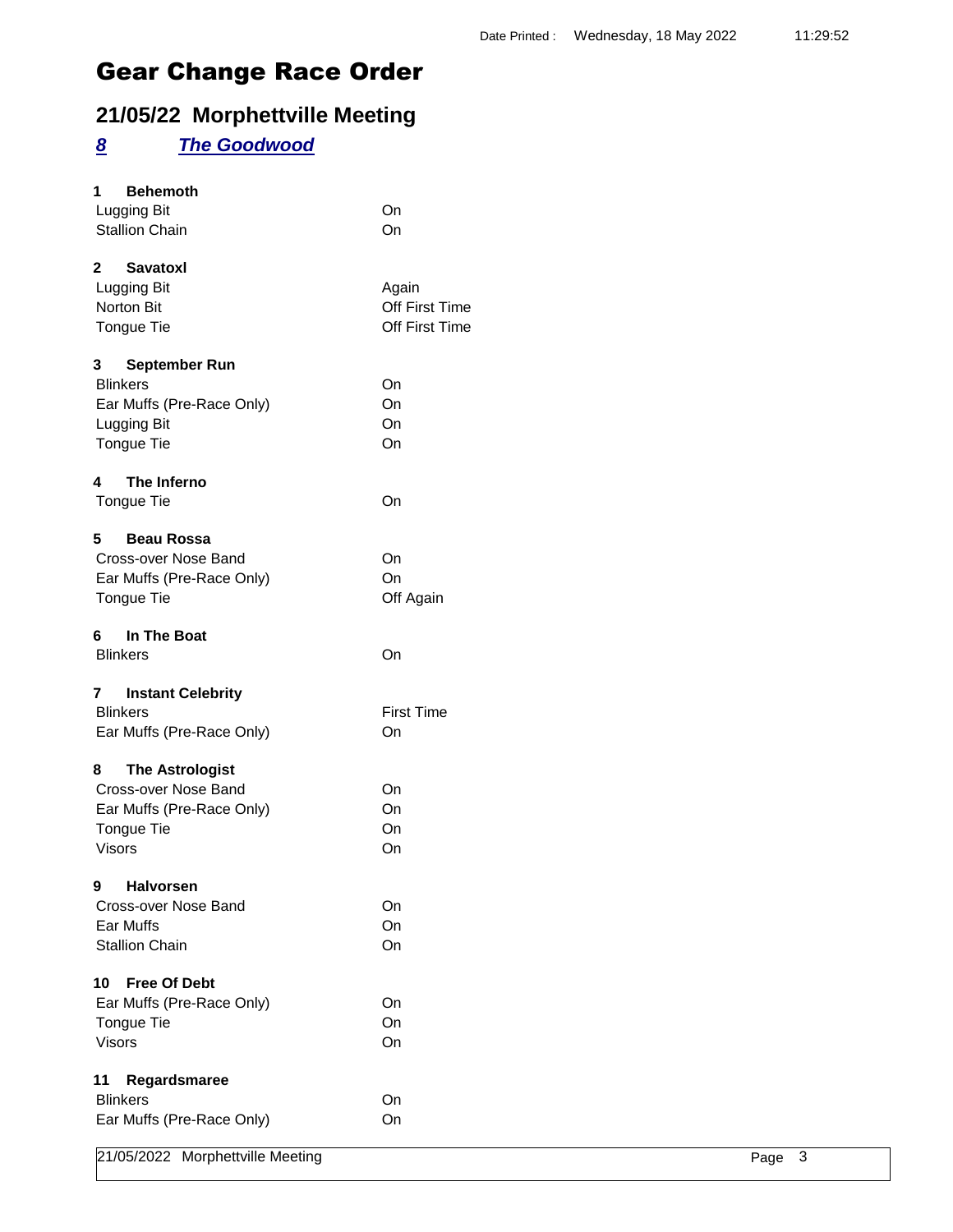## **21/05/22 Morphettville Meeting**

| 12 Ironclad (GB)                                                                                                 |                                                    |
|------------------------------------------------------------------------------------------------------------------|----------------------------------------------------|
| <b>Blinkers</b><br>Cross-over Nose Band<br>Ear Muffs (Pre-Race Only)<br>Tongue Tie                               | <b>First Time</b><br>On<br>On<br><b>First Time</b> |
| 13<br>Lombardo                                                                                                   |                                                    |
| <b>Blinkers</b><br>Ear Muffs (Pre-Race Only)<br>Tongue Tie                                                       | On<br>On<br>On                                     |
| 14<br><b>Outlaws Revenge</b><br>Ear Muffs (Pre-Race Only)                                                        | On                                                 |
| 15<br><b>Bella Nipotina</b>                                                                                      |                                                    |
| Ear Muffs (Pre-Race Only)<br><b>Tongue Tie</b>                                                                   | On<br>On                                           |
| 16<br>Aysar<br><b>Blinkers</b><br>Cross-over Nose Band<br>Ear Muffs (Pre-Race Only)<br>Lugging Bit<br>Tongue Tie | On<br>On<br><b>First Time</b><br>On<br>On          |
| 17 Not an Option<br>Cross-over Nose Band<br>Lugging Bit                                                          | On<br>On                                           |
| <b>Frankie Pinot</b><br>18<br>Lugging Bit                                                                        | On                                                 |
| 19<br><b>Extreme Warrior</b><br>Cross-over Nose Band<br>Ear Muffs (Pre-Race Only)<br><b>Tongue Tie</b>           | On<br><b>First Time</b><br>On                      |
| 20<br><b>General Beau</b><br><b>Blinkers</b>                                                                     | On                                                 |
| <b>Manhatten Times</b><br>21<br>Ear Muffs (Pre-Race Only)                                                        | On                                                 |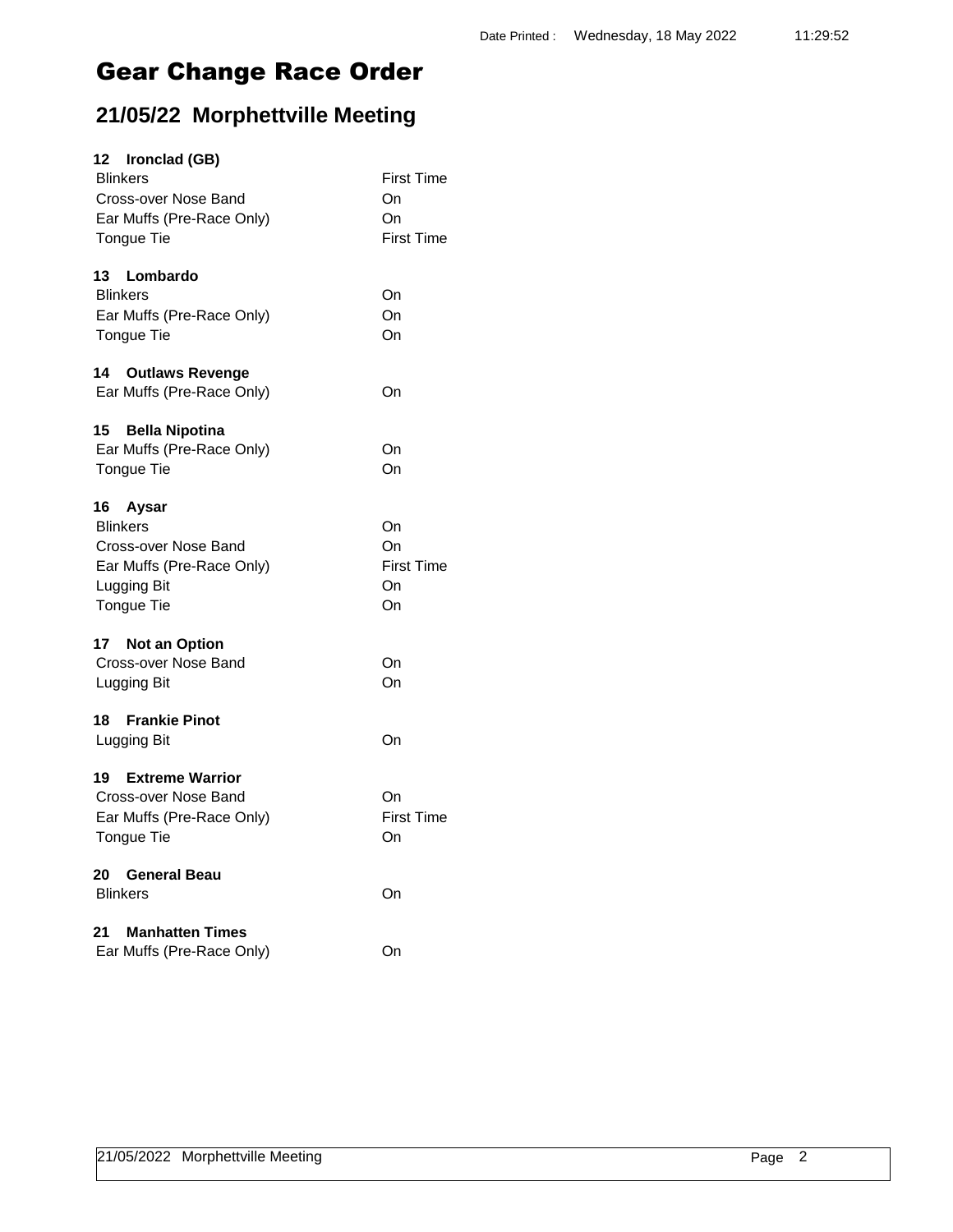### **21/05/22 Morphettville Meeting**

### *9 Proud Miss Stks*

| <b>Seradess</b><br>1<br><b>Blinkers</b><br>Cheekers                         | On<br>On             |
|-----------------------------------------------------------------------------|----------------------|
| 2 Bless Her<br>Ear Muffs (Pre-Race Only)<br>Tongue Tie                      | On<br>On             |
| <b>Gimmie Par</b><br>4<br>Bandages (Hind)<br><b>Blinkers</b><br>Lugging Bit | On<br>On<br>On       |
| 5 Miss Albania<br><b>Blinkers</b><br>Tongue Tie                             | On<br>On             |
| <b>Diamonds</b><br>6.<br>Ear Muffs (Pre-Race Only)<br>Winkers               | On<br>Again          |
| 7 Energy Within<br><b>Blinkers</b><br>Lugging Bit                           | On<br>On             |
| 8 Smokin' Val<br><b>Blinkers</b><br>Cross-over Nose Band                    | Off First Time<br>On |
| <b>Poysed to Rein</b><br>9<br><b>Blinkers</b><br>Ear Muffs (Pre-Race Only)  | On<br>On             |
| 10 Pimm's Party<br>Ear Muffs (Pre-Race Only)                                | On                   |
| 11<br><b>Aray of Sunshine</b><br>Lugging Bit<br>Pads (Front)                | On<br>On             |
| <b>Lady Pavli Chenko</b><br>12<br>Tongue Tie                                | On                   |
| 13<br><b>Luna Cat</b><br>Ear Muffs (Pre-Race Only)<br>Lugging Bit           | On<br>On             |
| I Am Bene<br>14<br>Ear Muffs (Pre-Race Only)                                | <b>First Time</b>    |

|  | 21/05/2022 Morphettville Meeting | Page | ు |
|--|----------------------------------|------|---|
|--|----------------------------------|------|---|